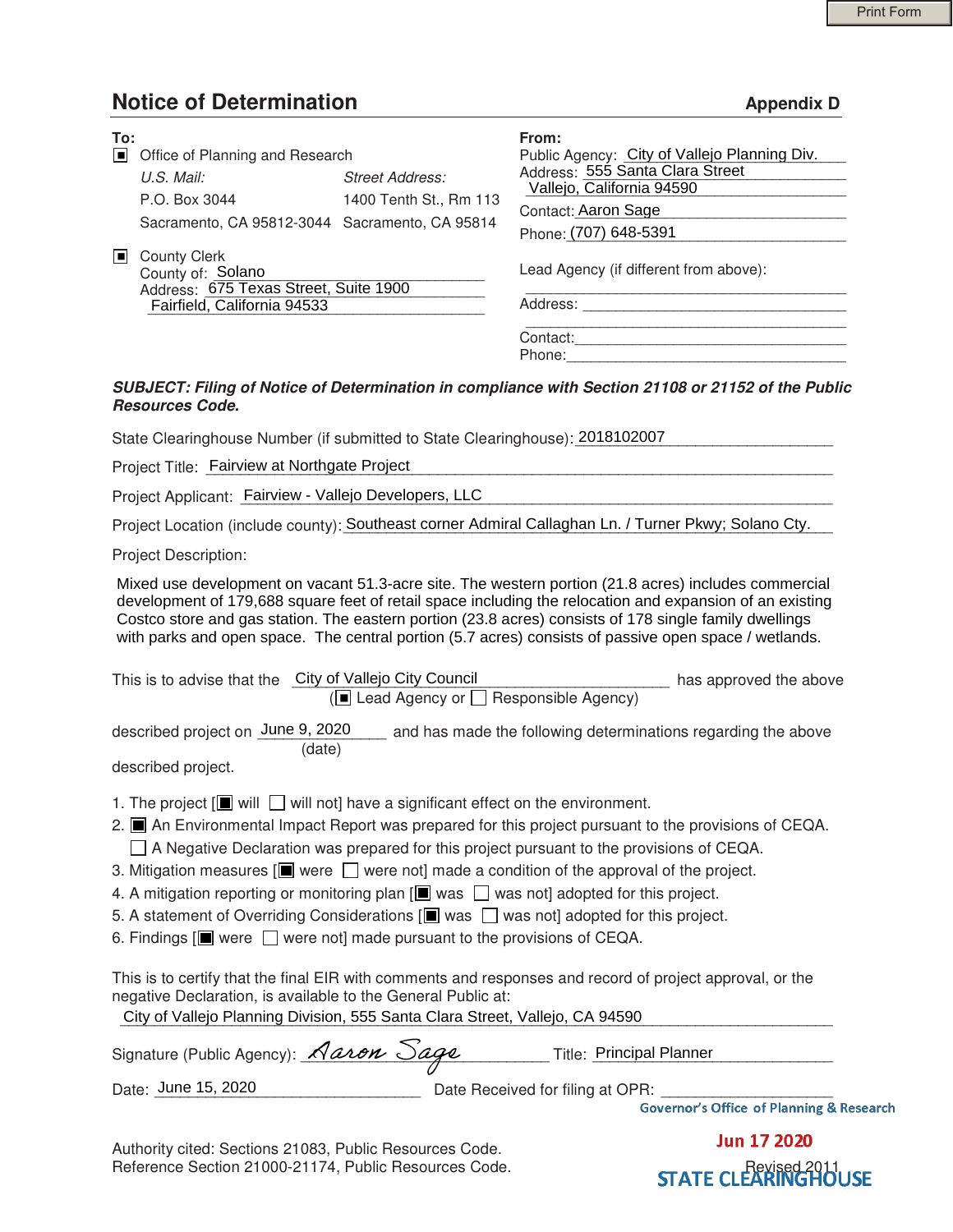## **RESOLUTION NO. 20-065 N.C.**

## **CERTIFYING THE ENVIRONMENTAL IMPACT REPORT, APPROVE ZONING MAP AMENDMENT #ZMA17-0001, PLANNED DEVELOPMENT (MASTER PLAN AND UNIT PLANS) #PD17-0007 AND USE PERMIT #UP18-0007, AND DENY THE APPEAL AND UPHOLD THE PLANNING COMMISSION'S DECISION TO APPROVE VESTING TENTATIVE MAP #TM17-0002, FOR THE FAIRVIEW AT NORTHGATE PROJECT**

## **APN #0081-490-010**

## **I. GENERAL FINDINGS**

**WHEREAS,** on August 29, 2017, the City Council adopted General Plan 2040; and

**WHEREAS,** the property is located at the southeast corner of Admiral Callaghan Lane and Turner Parkway, is designated as Assessor's Parcel Number (APN) 0081-490-010, and is zoned Pedestrian Shopping and Service (CP); and

**WHEREAS,** on August 28, 2017, Vallejo-Fairview Developers, LLC ("Applicant"), submitted applications for a Zoning Map Amendment (#ZMA17-0001), Planned Development (#PD17-0007, for a Master Plan), and Vesting Tentative Map (#TM17-0002), to re-zone the site from Pedestrian Shopping and Service (CP) to Mixed Use Planned Development (MUPD) and to construct a mixed use development including a 152,138-square-foot Costco store and gasoline station, a commercial center totaling 27,500 square feet, and 187 single-family dwellings (later reduced to 178); and

**WHEREAS,** on December 10, 2018, the Applicant submitted an application for a Major Use Permit (#UP18-0007) for approval of a "superstore" (the Costco store), and this application was later amended to include a drive-through restaurant, deliveries to the Costco between 2 a.m. and 6 a.m., and operation of the gas station from 5 a.m. to 6 a.m.; and

**WHEREAS,** on June 19, 2019, the above applications were deemed complete for processing and are collectively referred to herein as the "Project"; and

**WHEREAS,** on January 15, 2020, the Applicant submitted an amendment of application #PD17- 0007 to include Unit Plans for all proposed buildings in the Project except the drive-through restaurant, which will be submitted in the future once a tenant is selected, and this amendment was deemed complete upon submittal; and

**WHEREAS,** on January 17, 2020, the City released a Draft Environmental Impact Report ("EIR") for the Project for a 45-day public comment period ending on March 2; and

**WHEREAS,** on January 22, 2020, the City of Vallejo Planning Commission ("Commission") held a study session and provided input to the Applicant on the Project; and

**WHEREAS,** on March 2, 2020, the Commission held a public hearing to receive public comments and provide its own comments on the Draft EIR; and

**WHEREAS,** on April 10, 2020, the City released a Final EIR, including responses to all public comments on the Draft EIR, for public review and review by the Commission; and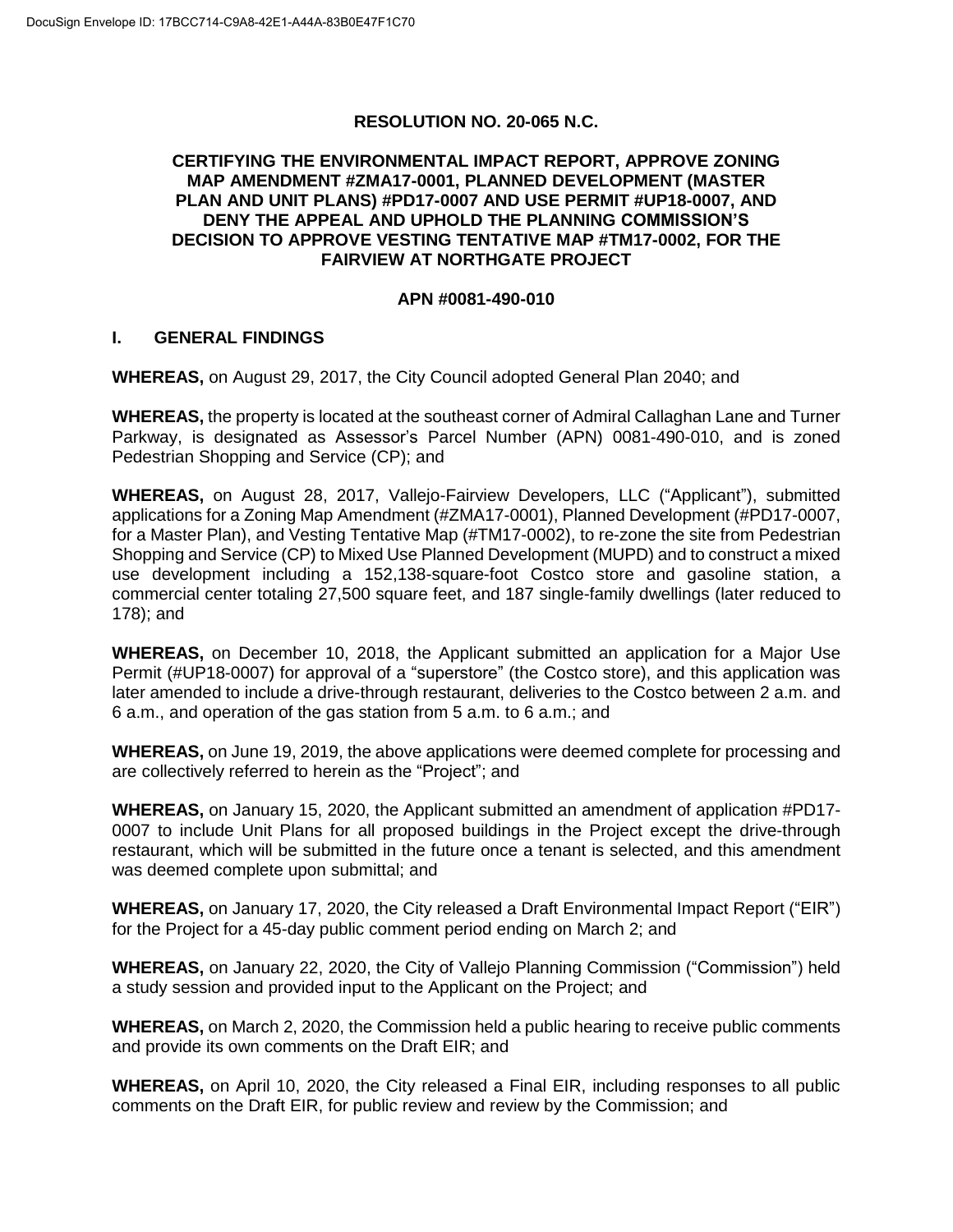**WHEREAS,** on April 20, 2020, the Commission, after giving all public notices required by State law and the Vallejo Municipal Code ("VMC"), conducted a duly noticed public hearing to consider the Final EIR and the requested Project entitlements, at which testimony and evidence, both written and oral, was presented to and considered by the Commission; and

**WHEREAS,** the Commission considered testimony and evidence, both written and oral, presented to the Commission, including the Final EIR, the oral and written reports from City staff dated April 20, 2020, and other documents contained in the record of proceedings relating to the Project, which are maintained in the offices of the City of Vallejo Planning Division; and

**WHEREAS,** based on recommendations, testimony and evidence in the record and provided at the public hearing, the Commission adopted Resolution No. PC 20-01, with Conditions of Approval, recommending that the City Council certify the EIR and approve applications #ZMA17- 0001, #PD17-0007 and #UP18-0007, and approving application #TM17-0002 contingent upon the recommended City Council actions; and

**WHEREAS,** on April 30, 2020, Patrick Soluri on behalf of Vallejoans United appealed the Planning Commission's decision to the City Council; and

**WHEREAS,** on June 9, 2020, the City of Vallejo City Council, after giving all public notices required by State law and the Vallejo Municipal Code, conducted a duly noticed public hearing to consider the Commission's recommendations and the appeal, at which testimony and evidence, both written and oral, was presented to and considered by the City Council; and

**WHEREAS,** based on recommendations, testimony and evidence in the record and provided at the public hearing, the City Council makes the following factual findings:

## **II. CALIFORNIA ENVIRONMENTAL QUALITY ACT (CEQA) FINDINGS**

See **Exhibit A**.

## **III. FINDINGS RELEVANT TO THE ZONING MAP AMENDMENT (VMC Section 16.86.050)**

A. The proposed zoning designation of Mixed Use Planned Development (MUPD) is consistent with the City's General Plan because it implements the General Plan Land Use Map by allowing residential uses on the east portion of the site, consistent with the General Plan designation for that portion, Mix of Housing Types. The current zoning district (Pedestrian Shopping and Services, or CP) is not consistent with the Mix of Housing Types designation as it would allow commercial uses on the east portion of the site, and it would not allow residential uses on the ground floor.

## **IV. FINDINGS RELEVANT TO THE APPROVAL OF THE PLANNED DEVELOPMENT (VMC Chapter 16.116)**

Master Plan (VMC Section 16.116.060):

A. The master plan is consistent with the goals and policies of the City's General Plan as discussed in **Exhibit C**;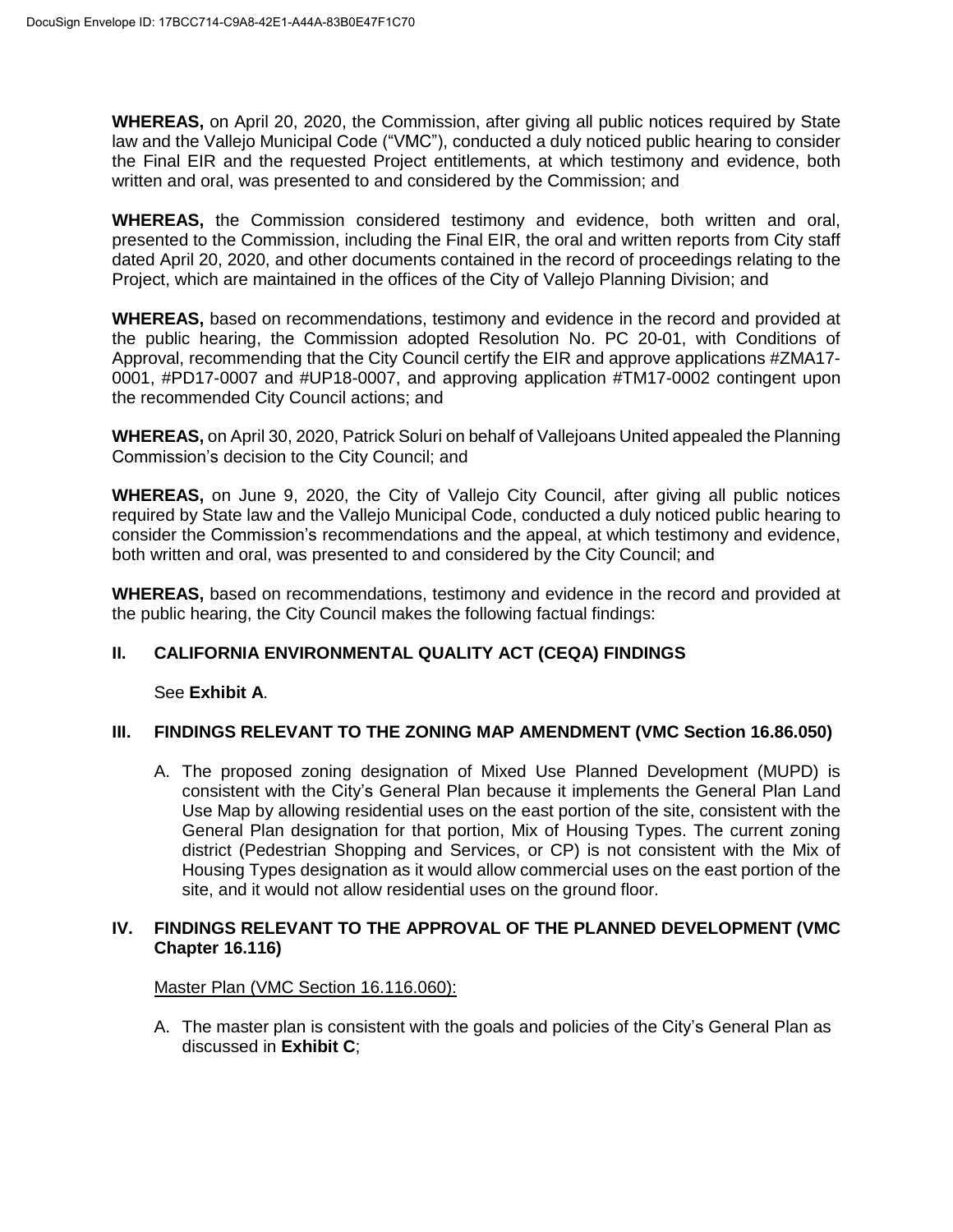- B. The master plan furthers the stated purpose of the planned development district (VMC Section 16.116.010), in that it allows the development of diverse and varied uses as a single integral project to promote the orderly growth of the City;
- C. The master plan is in conformity with public convenience, the general welfare and good land use practice, in that it provides additional jobs, housing, and commercial goods and services in a well-designed mixed-use development that is compatible with surrounding land uses and includes high-quality landscape and architectural design, public open space, and supports mobility for pedestrians, bicycles, transit riders and automobiles;
- D. The master plan will not be detrimental to health, safety and general welfare, in that all adverse environmental impacts of the project have been mitigated to the greatest extent feasible, and the remaining significant impacts are outweighed by substantial benefits of the project, as discussed in the attached CEQA findings (**Exhibit A**); and
- E. The master plan will not adversely affect the orderly development or the preservation of property values for the reasons stated in Finding IV.D above.

## Unit Plans (VMC Section 16.116.100):

- F. The commercial and residential unit plans are consistent with the intent, purpose and development standards of the master plan;
- G. The unit plans are consistent with the goals and policies of the City's General Plan as discussed in **Exhibit C**;
- H. The unit plans serve to achieve groupings of structures which will be well related one to another and which, taken together, will result in a well-composed urban design, with consideration given to site, height, arrangement, texture, material, color and appurtenances, the relation of these factors to other structures in the immediate area, and the relation of the development to the total setting as seen from key points in the surrounding area, for the reasons discussed in **Exhibit C**, policies NBE-1.5 and NBE-2.3:
- I. The unit plans are of a quality and character which harmonizes with, and serves to protect the value of, private and public investments in the area.

## **V. FINDINGS RELEVANT TO THE APPROVAL OF THE CONDITIONAL USE PERMIT (VMC Chapter 16.82.050)**

A. The location, size, design and operating characteristics of the proposed conditional uses (i.e., the Costco "superstore", the drive-through restaurant, and the hours of operation before 6 a.m.) will be compatible with adjacent uses, building or structures, with consideration given to harmony in scale, bulk, coverage, and density; to the availability of civic facilities and utilities, to the harmful effect, if any, upon desirable neighborhood character; to the generation of traffic and the capacity and physical character of surrounding streets; and to any other relevant impact of the proposed use, for the following reasons: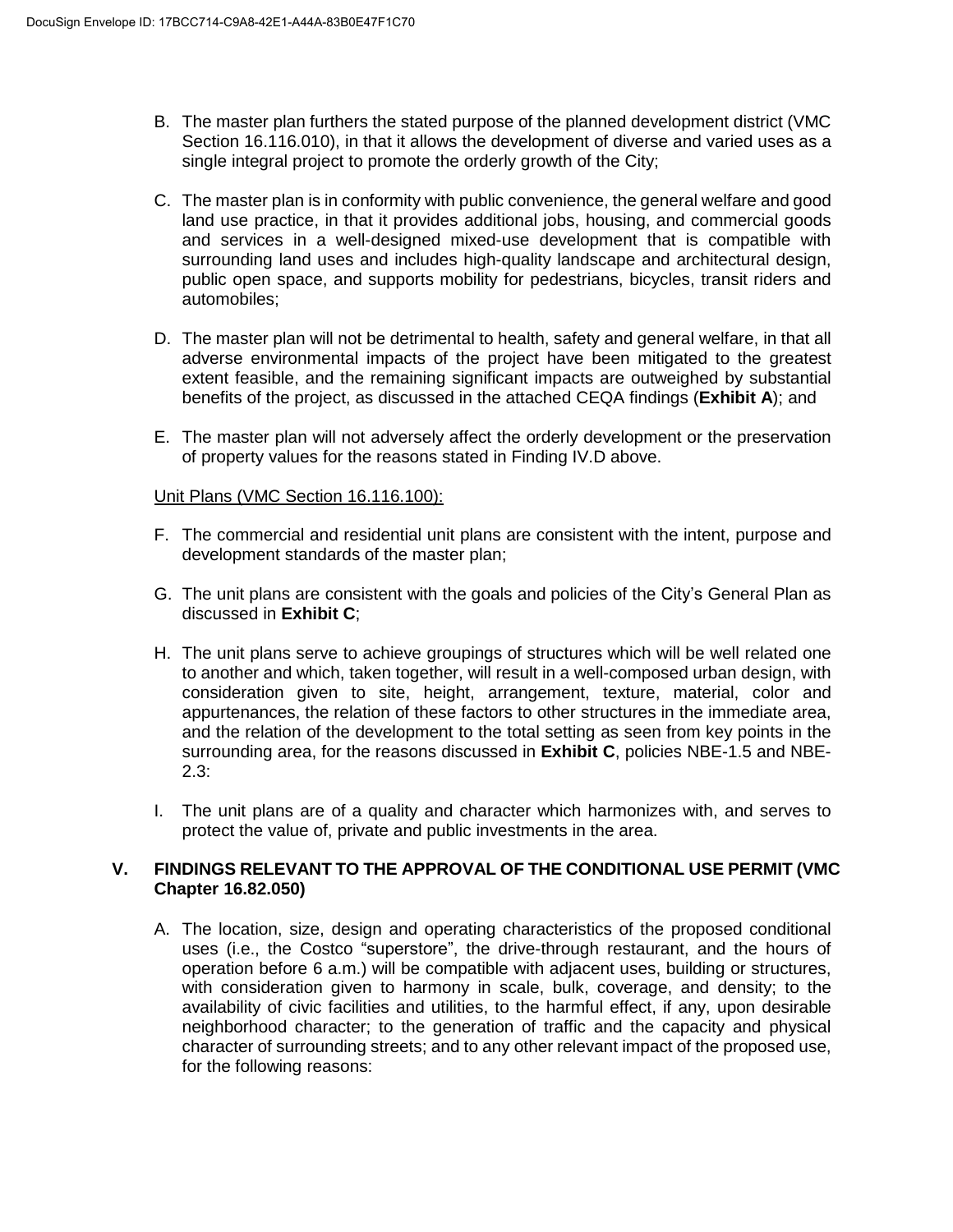- 1. The Costco "superstore" will be located in an existing commercially zoned area with similar uses nearby, and a generous open space buffer will be provided between the store and nearby residential uses. As discussed in the project EIR, there are adequate public facilities and services for the project, and all traffic impacts will be mitigated to the greatest extent feasible.
- 2. The proposed drive-through restaurant will not be located in proximity to any residential uses and will have adequate vehicle queueing capacity to avoid any adverse impacts to traffic flow on adjacent streets.
- 3. The proposed warehouse deliveries from 2 a.m. to 6 a.m., and gasoline sales from 5 a.m. to 6 a.m., will not adversely impact nearby residential uses, because the project EIR's noise analysis found no significant impact to these uses. Furthermore, the Costco loading dock will be located approximately 200 feet from, and at a much lower elevation than, the nearest dwelling units, and the gas station will be located almost 300 feet from the nearest dwelling units. All loading and unloading activities will occur within an enclosed loading dock and vehicles will not be permitted to idle during such activities.
- B. The impacts, as described in subsection A of this section, and the location of the proposed conditional use are consistent with the City's General Plan as discussed in **Exhibit C**.
- C. ("Superstore" finding per VMC Section 16.76.030.D) The positive economic impacts created by the proposed Costco "superstore" would outweigh the negative economic impacts or, despite any negative impacts, other considerations warrant the granting of major conditional use permit for the superstore, for the following reasons:
	- 1. The proposed Costco is not a new "superstore" but rather a relocation and modest expansion of the existing Costco at 198 Plaza Drive. The economic impact analysis prepared by David Taussig & Associates (DTA) shows that there is adequate demand for retail goods in the surrounding area such that the additional retail space created by the project will not result in widespread retail vacancies, loss of jobs, or urban decay.
	- 2. The fiscal impact analysis by DTA shows that the project will generate far more revenues to the City than the cost of public services for the project, which will allow the City to fund additional services to serve the City as a whole.

## **VI. FINDINGS RELEVANT TO THE APPROVAL OF THE VESTING TENTATIVE MAP (VMC Section 15.08.050) AND PARK DEDICATION (VMC Section 3.18.180)**

- A. The proposed subdivision, together with the provisions for its design and improvements, is consistent with the goals and policies of the City's General Plan as discussed in **Exhibit C**.
- B. The proposed subdivision, together with the provisions for its design and improvements, conforms with this Title 15 (the subdivision ordinance) and Title 16 (the zoning ordinance) of the VMC.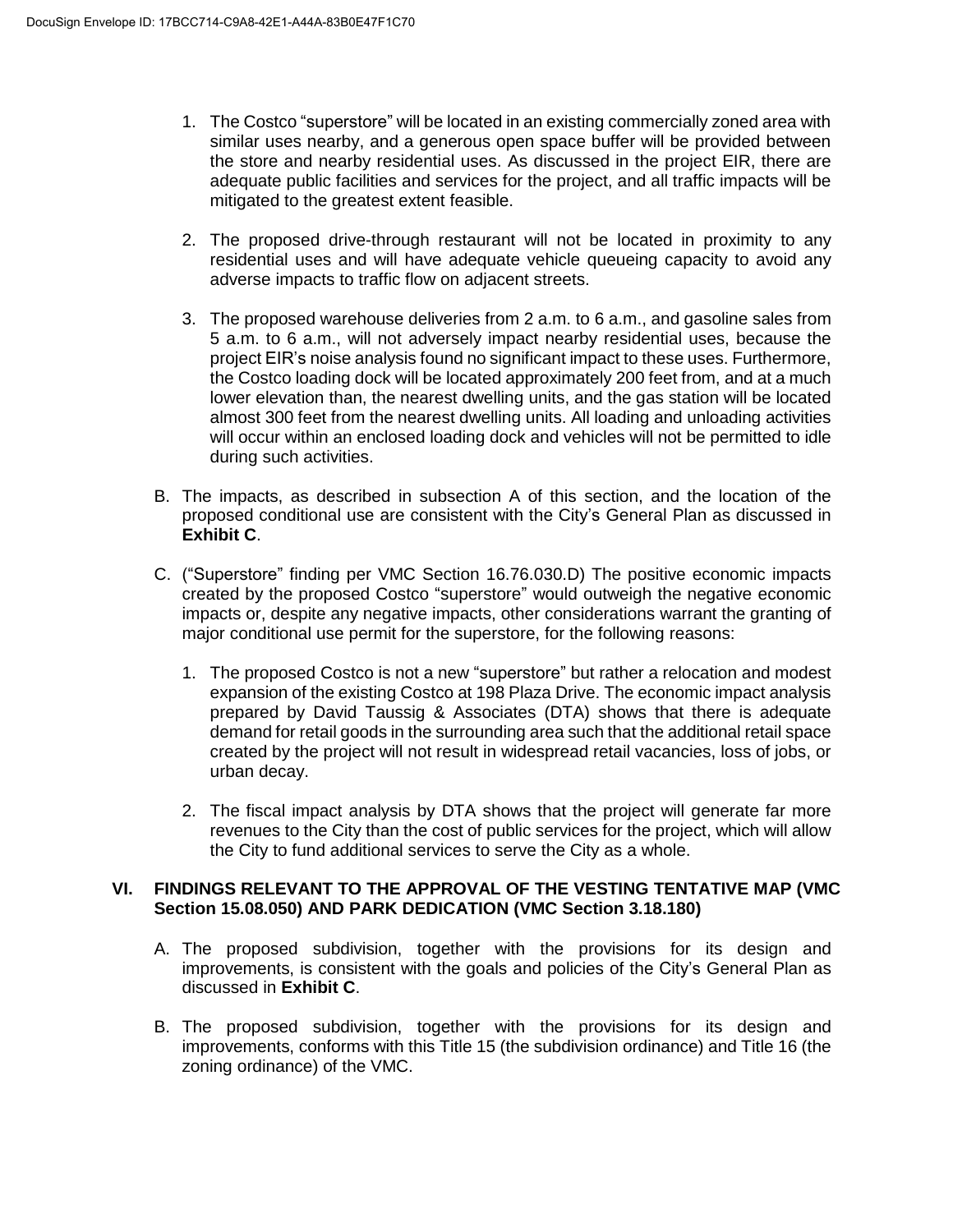- C. The proposed subdivision, together with the provisions for its design and improvements, conforms with the Subdivision Map Act.
- D. As required by VMC Section 3.18.060 the proposed subdivision requires a condition of approval of the tentative map identifying either a park dedication and/or in-lieu fees. The proposed subdivision meets the requirements under VMC Section 3.18.180:
	- a. The proposed park/open space area is 8.14 acres which is consistent with the minimum requirement for park dedication of 4.0 acres.
	- b. The proposed park/open space area is consistent with the general plan criteria for promoting park spaces (see **Exhibit C**).
	- c. Approved construction plans of the project shall be made by City Council after recommended approval from Planning Commission.
	- d. Be completed and ready for public use by the time Final Map of the subdivision is recorded.
	- e. At the time of approval by the City Council, the Council shall determine the amount of credits for the park dedication (confirming consultation between the City Manager and Greater Vallejo Recreation District) of such improved parks or recreational sites, in lieu of park impact fees.
- E. The appellant has appealed the Planning Commission conditional approval of the Vesting Tentative Map (by invoking VMC Section 16.102.020). The findings herein demonstrate not only how the Vesting Tentative Map meet VMC and Subdivision Map Act requirements, but analyze consistency with the General Plan.
	- a. The Vesting Tentative Map, the entire project description, and associated impacts have been sufficiently analyzed under the purposes of CEQA as identified and attached hereto in **Exhibit A**.

#### **VII. RESOLUTION APPROVING THE ZONING MAP AMENDMENT, PLANNED DEVELOPMENT, AND USE PERMIT, DENYING THE APPEAL, AND UPHOLDING THE PLANNING COMMISSION'S DECISION TO APPROVE THE VESTING TENTATIVE MAP**

NOW, THEREFORE, LET IT BE RESOLVED that based on the findings above, the evidence and testimony, both written and oral, presented at the City Council hearing and information contained in the staff report attached hereto and incorporated herein by this reference, the City Council hereby (1) CERTIFIES the EIR; (2) APPROVES applications #ZMA17-0001, #PD17-0007 and #UP18-0007; (3) DENIES the appeal and upholds the Planning Commission's decision to approve application #TM17-0002, subject to the Mitigation Monitoring and Reporting Program attached hereto as **Exhibit B**, the Conditions of Approval attached hereto as **Exhibit D**, and the plans attached hereto as **Exhibit E**.